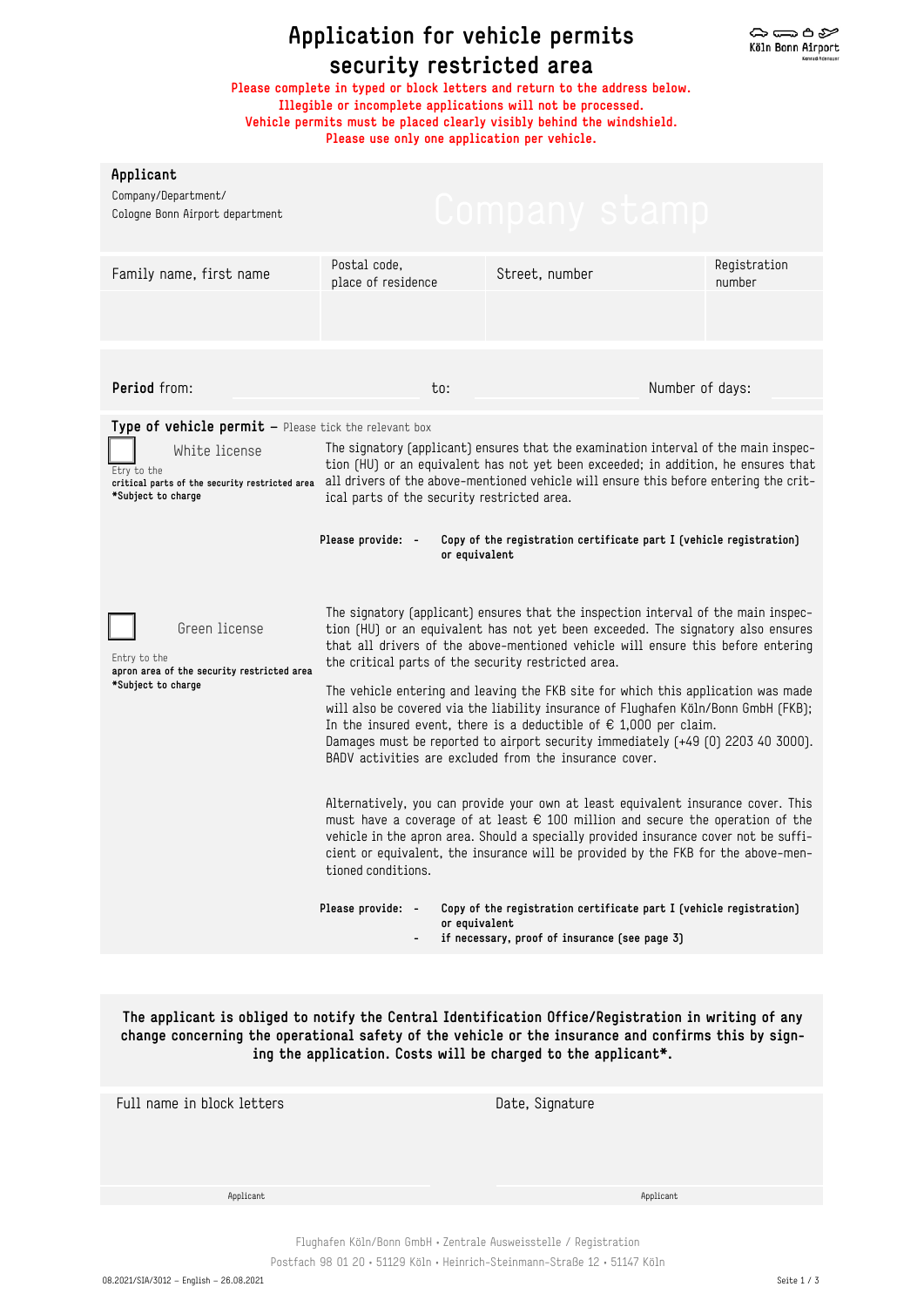| Application for vehicle permits<br>⇔⇔≏≈<br>Köln Bonn Airport<br>security restricted area<br>Please complete in typed or block letters and return to the address below.<br>Illegible or incomplete applications will not be processed.<br>Vehicle permits must be placed clearly visibly behind the windshield.<br>Please use only one application per vehicle.                                                                                                                                                                                                                                                                                                                                                      |               |                                                                                                                                      |                                                                                                                               |  |  |
|---------------------------------------------------------------------------------------------------------------------------------------------------------------------------------------------------------------------------------------------------------------------------------------------------------------------------------------------------------------------------------------------------------------------------------------------------------------------------------------------------------------------------------------------------------------------------------------------------------------------------------------------------------------------------------------------------------------------|---------------|--------------------------------------------------------------------------------------------------------------------------------------|-------------------------------------------------------------------------------------------------------------------------------|--|--|
| <b>Privacy Notice</b><br>collection of your personal data online under<br>Full name in block letters                                                                                                                                                                                                                                                                                                                                                                                                                                                                                                                                                                                                                |               | https://www.koeln-bonn-airport.de/serviceseiten/datenschutz.html<br>On your request we will provide the information in written form. | By signing, you acknowledge that the data provided will be processed. We provide information regarding the<br>Date, Signature |  |  |
|                                                                                                                                                                                                                                                                                                                                                                                                                                                                                                                                                                                                                                                                                                                     | Applicant     |                                                                                                                                      | Applicant                                                                                                                     |  |  |
|                                                                                                                                                                                                                                                                                                                                                                                                                                                                                                                                                                                                                                                                                                                     |               |                                                                                                                                      |                                                                                                                               |  |  |
| Registration number:                                                                                                                                                                                                                                                                                                                                                                                                                                                                                                                                                                                                                                                                                                |               | Company:                                                                                                                             |                                                                                                                               |  |  |
| Operational need given                                                                                                                                                                                                                                                                                                                                                                                                                                                                                                                                                                                                                                                                                              |               |                                                                                                                                      | Yes<br>No                                                                                                                     |  |  |
| The operational necessity in this context can only be determined by the guarantor of the FKB or airport-<br>based company for obtaining a vignette, if it is not possible to carry out the activity in the critical parts<br>of the security-restricted area without the use of a vehicle. Parking and driving in the critical parts of the<br>security restricted area may only take place on the basis of an operational assignment. This does not include<br>the mere arrival and departure of employees to the workplace. For non-campus companies a guarantor of an<br>airport-based company must be named. The Central Identification Office/Registration must be informed in<br>writing about the guarantor. |               |                                                                                                                                      |                                                                                                                               |  |  |
| Full name in block letters                                                                                                                                                                                                                                                                                                                                                                                                                                                                                                                                                                                                                                                                                          |               |                                                                                                                                      | Date, Signature                                                                                                               |  |  |
|                                                                                                                                                                                                                                                                                                                                                                                                                                                                                                                                                                                                                                                                                                                     | Guarantor     |                                                                                                                                      | Guarantor                                                                                                                     |  |  |
| Security guide required                                                                                                                                                                                                                                                                                                                                                                                                                                                                                                                                                                                                                                                                                             |               | Destination:                                                                                                                         |                                                                                                                               |  |  |
|                                                                                                                                                                                                                                                                                                                                                                                                                                                                                                                                                                                                                                                                                                                     |               |                                                                                                                                      |                                                                                                                               |  |  |
|                                                                                                                                                                                                                                                                                                                                                                                                                                                                                                                                                                                                                                                                                                                     |               | To be completed by the Central Identification Office/Registration                                                                    |                                                                                                                               |  |  |
| Received:<br>Proof of insurance - only for the green license<br>via applicant<br>via FKB<br>Copy of registration certificate - only for the green license<br>Privacy Note<br>Operational need                                                                                                                                                                                                                                                                                                                                                                                                                                                                                                                       |               |                                                                                                                                      |                                                                                                                               |  |  |
| Green license, number                                                                                                                                                                                                                                                                                                                                                                                                                                                                                                                                                                                                                                                                                               | Date of issue | Issued by                                                                                                                            | Ricipient<br>only issued on presentation of an airport ID of the Flughafen Köln/Bonn GmbH                                     |  |  |
|                                                                                                                                                                                                                                                                                                                                                                                                                                                                                                                                                                                                                                                                                                                     |               |                                                                                                                                      |                                                                                                                               |  |  |

\* All services to be invoiced will be invoiced in accordance with the applicable Cologne/Bonn GmbH fee/charge regulations, available at: https://www.koeln-bonn-airport.de/b2b/vertragsbedingungen-entgelte.html

Flughafen Köln/Bonn GmbH • Zentrale Ausweisstelle / Registration

Postfach 98 01 20 • 51129 Köln • Heinrich-Steinmann-Straße 12 • 51147 Köln